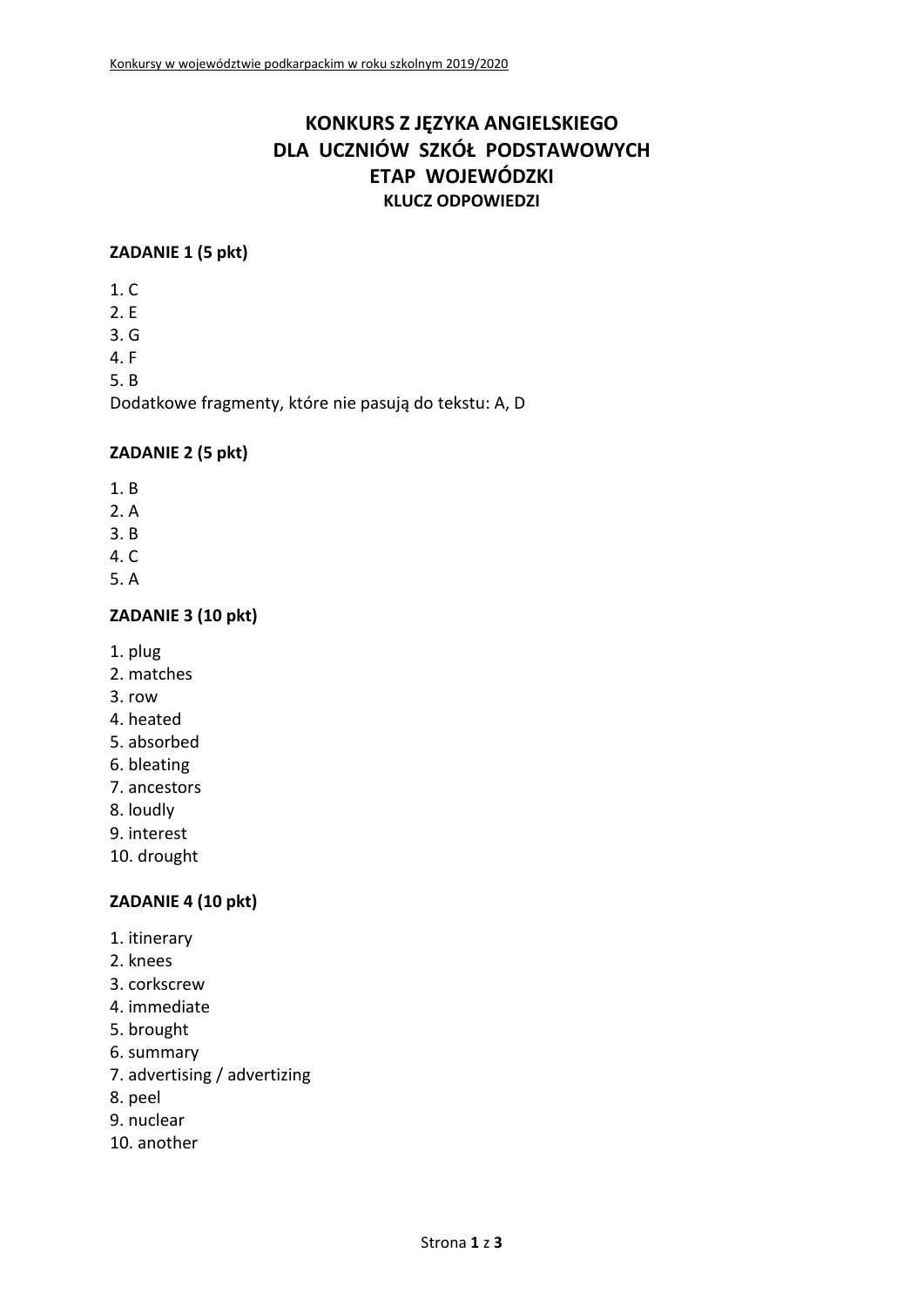## **ZADANIE 5 (5 pkt)**

- 1. c) wits
- 2. c) scanning
- 3. c) blue
- 4. a) reminds
- 5. b) awake

## **ZADANIE 6 (5 pkt)**

- 1. qualification
- 2. graceful
- 3. ceaseless / unceasing / incessant
- 4. comparatively / incomparably / comparably
- 5. unsuccessful

#### **ZADANIE 7 (5pkt)**

- 1. down
- 2. out
- 3. across
- 4. up
- 5. through

#### **ZADANIE 8 (10 pkt)**

- 1. since
- 2. can't
- 3. very
- 4. than
- 5. whose
- 6. to be
- 7. a
- 8. might
- 9. learned
- 10. weren't

# **ZADANIE 9 (10 pkt)**

- 1. have / get this letter translated
- 2. accused her of stealing / having stolen
- 3. I would / I'd be dancing
- 4. told me not to worry / bother
- 5. Despite / In spite of (the) danger
- 6. has it been snowing / has snow been falling
- 7. being (made) forced
- 8. aren't
- 9. You should / ought to have bought
- 10. had (already) started / begun